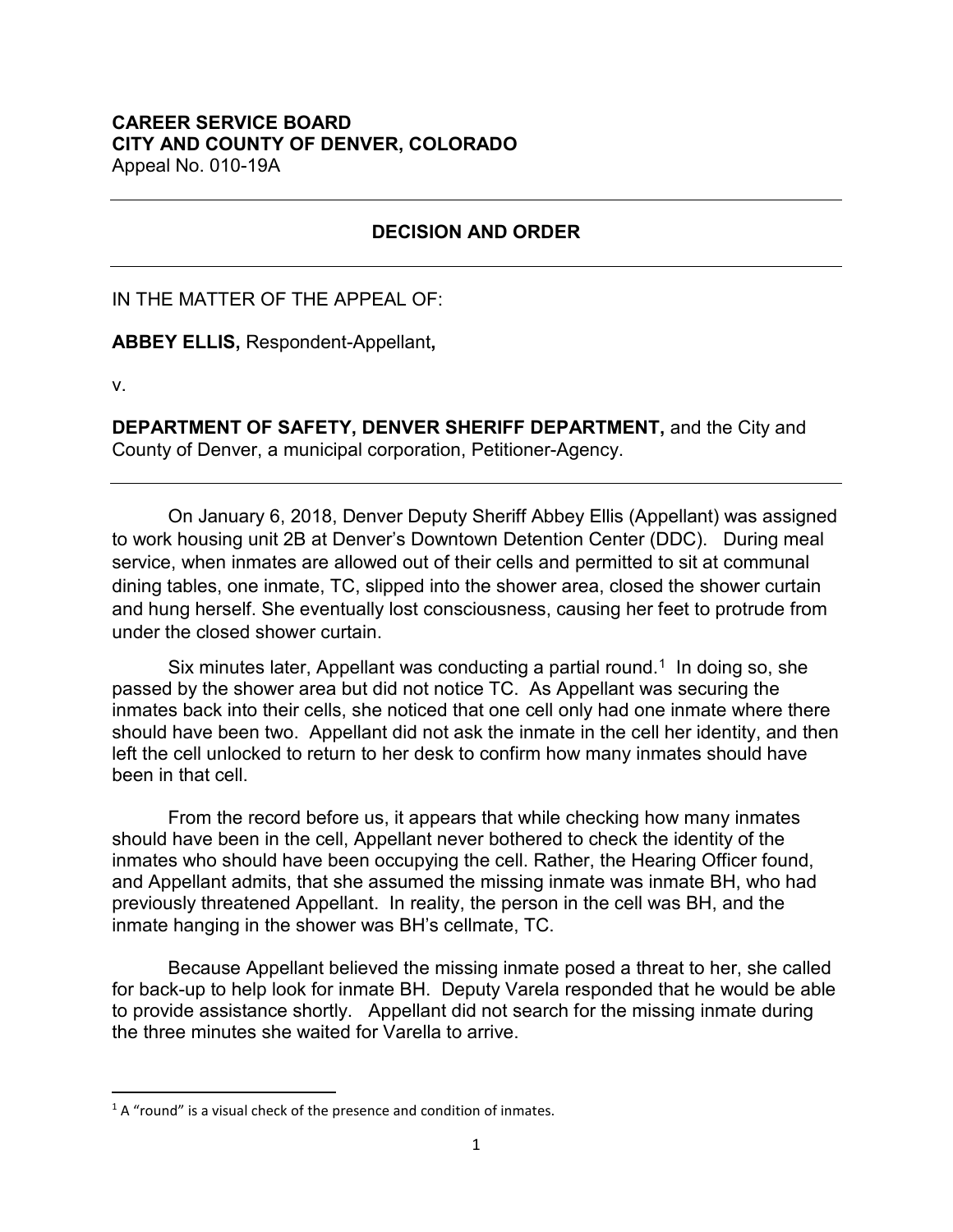While waiting for Varella, Appellant had her back to the housing pod for 17 seconds. When Varella showed up, he took the lead in searching for inmate BH, with Appellant slowly following behind him. Varella's search followed the same route as Appellant took on her partial round, including passing by the shower area.

Varella, however, unlike Appellant, noticed inmate TC's foot protruding from the shower curtain. He pulled back the shower curtain, saw the unconscious inmate, ran to the officer's desk to retrieve a cutting tool. When the tool proved ineffective, another Deputy managed to untie TC and free her from the sheet she had used to hang herself.<sup>[2](#page-1-0)</sup>

The matter was investigated. The Department of Safety, Denver Sheriff Department (Agency) issued Appellant a 14-day suspension<sup>[3](#page-1-1)</sup> for misconduct constituting violations of rules and regulations, stemming from the occurrence described above. Specifically, the Agency charged Appellant with violating Career Service Rule (CSR)16-29R, which prohibits conduct which violates, *inter alia*, departmental regulations, policies or rules; as would be applied to Departmental rule RR-200.16, which provides that Deputy Sheriffs shall not fail to perform the required duties of their assignments.

The Agency found that Appellant violated this rule in five separate ways: 1) failing to check the shower area; 2) failing to identify the missing inmate; 3) failing to secure a cell door; 4) failing to remain situationally aware while waiting for back-up; and 5) failing to act more promptly in searching for the missing inmate. The Agency further charged Appellant with violating RR-400.8.1 which prohibits deputies from failing to protect prisoners from harming themselves or other prisoners and requires them to stay alert to these possibilities.

Appellant appealed her suspension to a Hearing Officer. The Hearing Officer determined that Appellant failed to meet her burden of demonstrating the Agency's disciplinary decision to be clearly erroneous per CSR 20-56. Accordingly, the Hearing Officer upheld the Agency's disciplinary action. Appellant has now appealed the Hearing Officer's decision to this Board.

Appellant first argues that the Agency erroneously aggravated Appellant's penalty. The first error the Agency's Civilian Review Administrator (or "CRA", the Executive Director of Safety's designee for issuing discipline in the Denver Sheriff Department) allegedly made was that he failed to consider mitigating circumstances. The Hearing Officer, however, at page 4 of his decision, found that the CRA considered two mitigating circumstances; the fact that Appellant had no prior violations; and the fact that her work reviews were favorable. We find these conclusions reached by the Hearing Officer to be supported by the record.

<span id="page-1-0"></span><sup>&</sup>lt;sup>2</sup> Medical personnel were able to revive TC, who was stabilized and transported to the hospital.

<span id="page-1-1"></span><sup>&</sup>lt;sup>3</sup> Both offenses were determined to be Disciplinary Matrix Category D violation. These were Appellant's first such sustained violations. The penalty imposed reflects a 4-day deviation upward from the 10-day presumptive penalty based on a finding by the Agency's Civilian Review Administrator (CRA) of aggravating circumstances.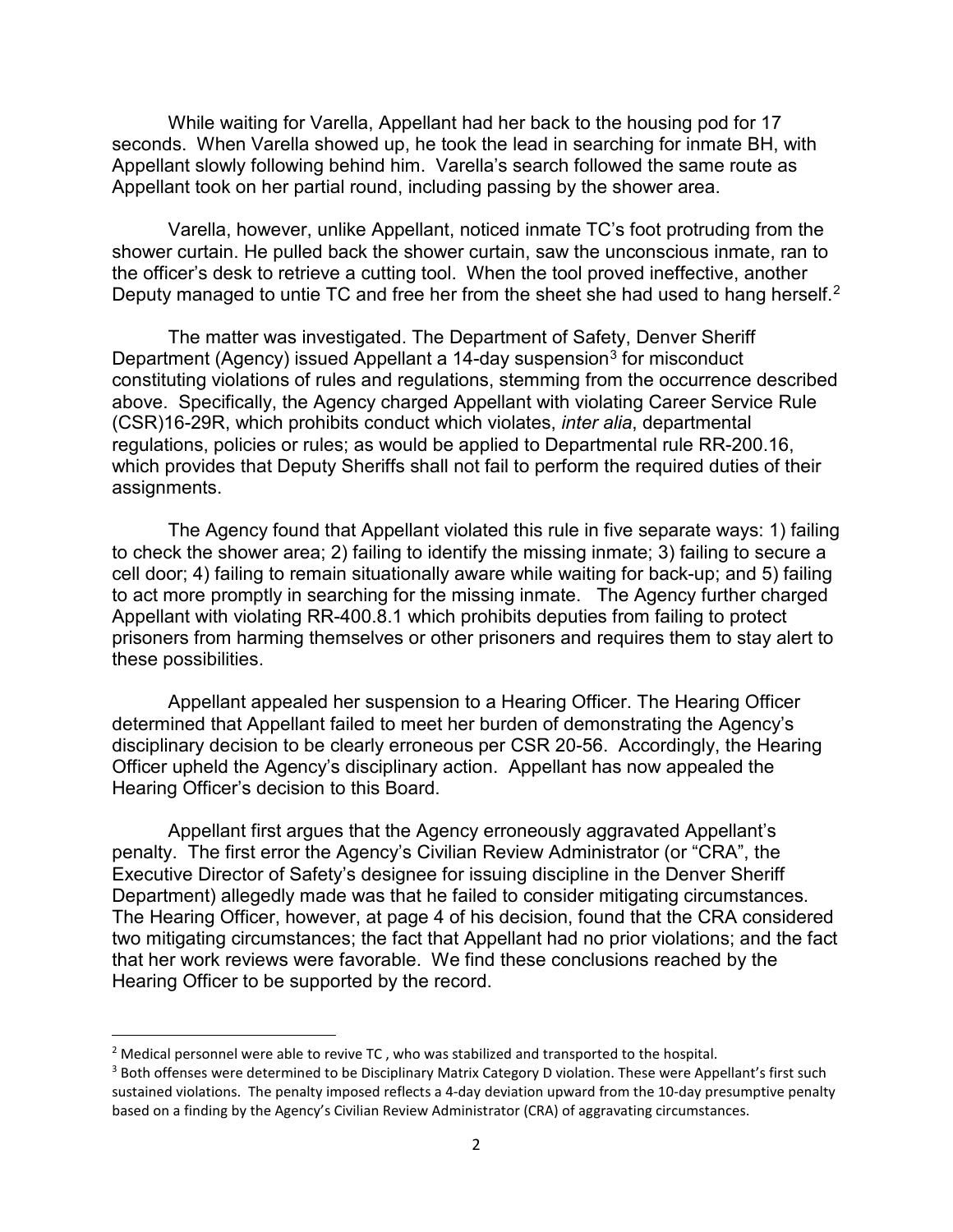Appellant next takes issue with the CRA's determination that Appellant's failure to accept responsibilities for her actions amounted to an aggravating factor. Appellant claims that this consideration by the CRA was factually in error because Appellant had, in fact, taken responsibility for her actions. The Agency, at pages 7- 8 of its brief, points to several instance in the record where Appellant refused to even acknowledge that she made any mistakes at all.

For example, Appellant claimed that the only thing she would have done differently during the entire episode would have been to walk faster, had she known of the severity of the situation. She told an investigator that the only thing she could think of that maybe she should have done was to identify the inmate in the cell. She claimed several times that all of her actions were within policy and done according to her training.

Appellant's attorney continued with this theme at a pre-disciplinary conference, announcing that they were not there to acknowledge that Appellant made any mistakes on the day in question and, in fact, that she had not made any mistakes. In that same meeting, Appellant herself continued to insist she had not made any mistakes.

So while it is true, as Appellant asserts in her brief, that Appellant might have, in a few instances, acknowledged that she had been caught making errors in the performance of her duties, it appears to us that these acknowledgements needed to be pulled out of the Appellant and did not amount to any full throated admission that she had made mistakes, regretted making the mistakes, or would learn from her mistakes and perform better in the future.

Appellant's admissions of her errors appear to us to be nothing more than an acknowledgement that she got caught making those errors; and that it would be absurd for her to maintain that those errors, such as leaving a cell door unlocked, or failing to discern the identity of the inmate in the cell, were not, in fact, errors. The CRA's determination that Appellant failed to take responsibility for her action was supported with record evidence. As such, the Hearing Officer's findings consistent with those facts were not clearly erroneous.

Appellant next argues that the CRA's use of Appellant's failure to accept responsibility for her actions as an aggravating factor violates the disciplinary guidelines set out in the Agency's Handbook which serves as explanation and direction regarding the use and application of the Agency's Disciplinary Matrix. Specifically, Appellant argues that while the Handbook lists *acceptance of responsibility* as a mitigating factor, it does not list *failure to accept responsibility* as an aggravating factor.

While this statement is factually accurate, it does not mean that the CRA violated the terms of the Handbook in considering Appellant's failure to accept responsibility as an aggravating factor. The Handbook, in its Section 19.9 lists 14 circumstances that can be considered as aggravating factors within confines of disciplinary determinations in the Matrix. That list of 14 circumstances, however, is prefaced with the statement,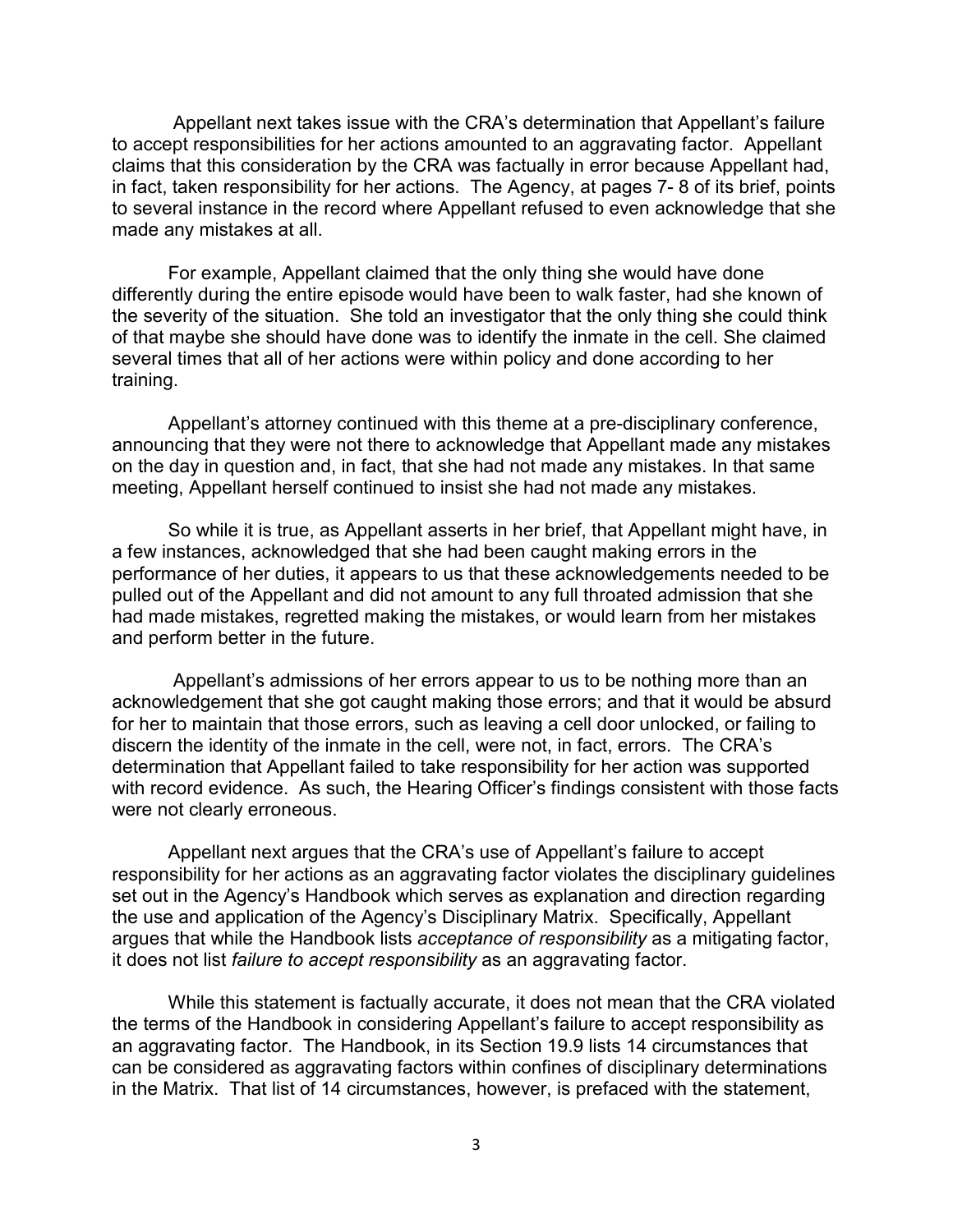"Aggravating circumstances may include, but are not limited to… ." And Section 19.10 of the Handbook further explains, "[t]he above potential aggravators are intended as a guide only. It is impossible to list all the circumstances which might be considered aggravating in a particular case."

The Handbook is clear. The list of aggravators was not intended to be the sole and exclusive factors that a CRA could take into account in determining whether a penalty should be aggravated. Neither the CRA nor the Hearing Officer erred in considering an aggravating factor not found within Section 19.9 of the Handbook.

Appellant next argues that using the failure to accept responsibility as an aggravating factor set bad policy precedent because it forces litigants to make a "terrible choice" between making admissions in hope of receiving a mitigated penalty, or at least not receiving an aggravated penalty, or maintaining their innocence and risk receiving that aggravated penalty. Appellant also fears that the CRA will use the power he has over deputies arbitrarily.

The Board concurs with the position taken by the Agency in its brief that all anyone is really looking for from deputies finding themselves in these situations is for those deputies to tell the truth. The Board is not looking for Appellants to admit to things they did not do or accept responsibility for things which are not responsible. If an appellant has a good faith belief that he did not commit any acts of misconduct or that he is not responsible for misconduct or rules violations, and he has evidence, the law, and/or logic and common sense to back him up, he should feel free to maintain a posture of innocence.

Needless to say, however, the disciplinary decision maker may possess evidence to the contrary or may not have the same interpretation of facts or law possessed by an appellant, the decision-maker is duty bound to do what he or she believes is correct. It is then up to the Hearing Officer to sort things out.

We do not believe it is management's intent to quash good faith disagreements with its disciplinary decisions, but it should not be forgotten that we are working within a system that regulates the employer-employee relationship, and, as such, it is a fact of life that all opinions are not created equally. The Agency, that is, management, gets to manage. It sets standards and policies and is entitled to enforce those standards and policies.

So it is true, but unavoidably so, when deciding whether to contest discipline, an employee may be faced with choices, but these choices are neither terrible nor horrible, as suggested by Appellant. Because management is entitled and obligated to manage, under our rules, the Agency is entitled to deference when acting reasonably and within the law.

But we can assure employees who need to make choices that management, when exercising its prerogatives, cannot do so arbitrarily. And should the Hearing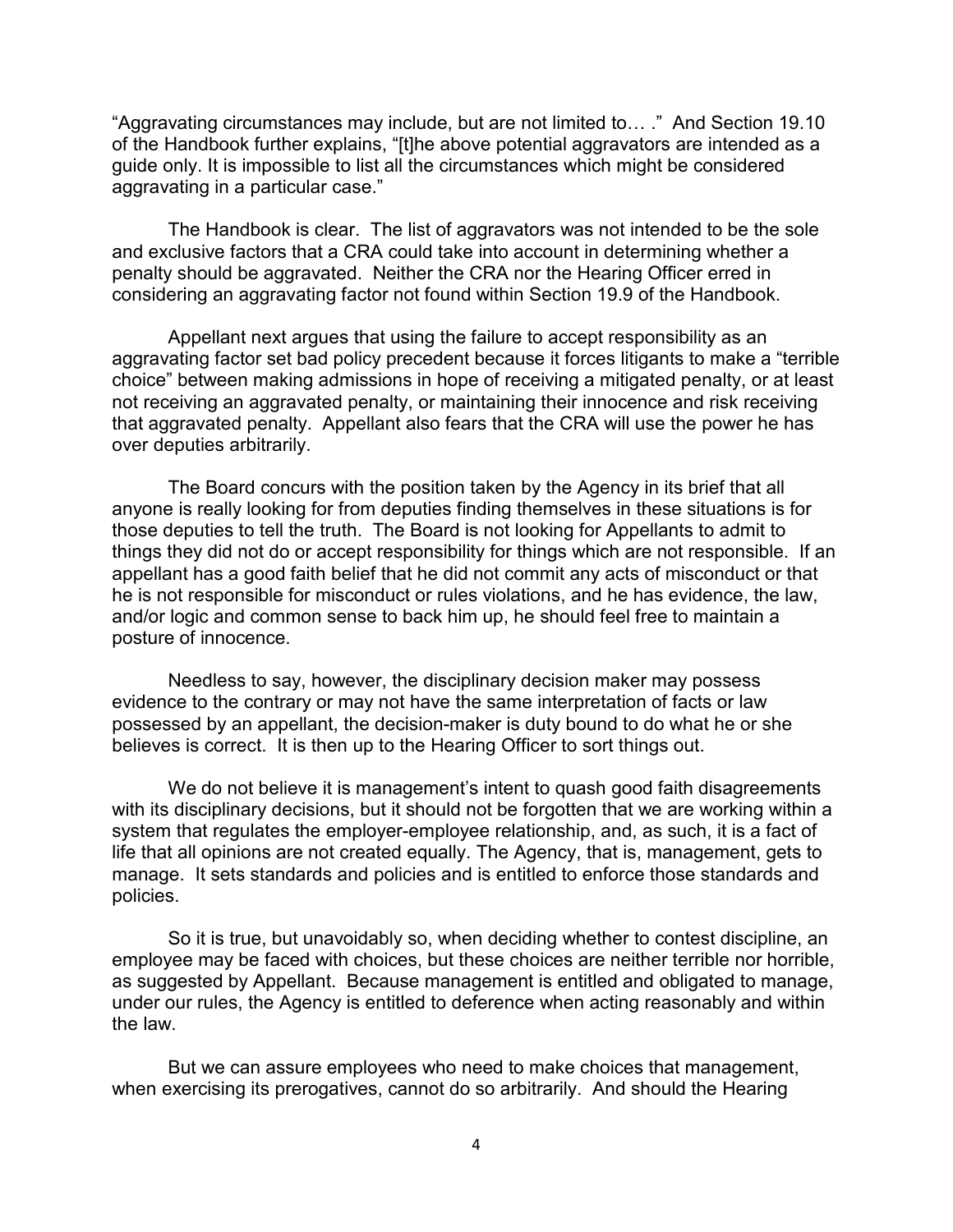Officer, or this Board, encounter an exercise of arbitrary authority, neither will hesitate to provide an employee with a remedy.

The goal of any employer, and certainly of the Agency here, is for its employees to perform at their best, to do their jobs in accordance with the guiding principles and within the law and applicable regulations, and to constantly learn and improve on the job. We believe that aggravating a penalty when an employee fails to accept responsibility for his or her actions, may be a proper tool for achieving these goals, and, accordingly, does not set an improper policy or precedent.

Appellant further urges us to find that the Hearing Officer made factual findings that are unsupported by the record. We disagree.

First, the Appellant takes issue with the Hearing Officer's findings that Appellant, for 17 seconds, had her back turned to the pod, and, therefore, was inattentive to activities going on behind her, including the possibility of attack from the inmate she feared was planning on ambushing here. A video of the incident supports the Hearing Officer's finding. It is supported by record evidence and, therefore, not clearly erroneous.

Appellant also argues at page 10 of her brief that this finding was prejudicial to her. We do not see how this argument provides us with any ground for overturning the Hearing Officer's decision under our rules.

Appellant next takes issue with the Hearing Officer's conclusion that she appeared to act casually during the incident. While we believe this conclusion reached by the Hearing Officer is a reasonable inference drawn from record evidence, even if it was not, we do not see how this would cause us to conclude that the Appellant, had, in fact, met her burden of proving the Agency's actions to be clearly erroneous.

Appellant next claims that the Hearing Officer "put significant weight" in a complaint that Appellant failed to properly conduct her rounds on the day in question. But the Agency is correct when it notes that Appellant was not disciplined for failing to properly conduct rounds. In addition, the argument overtly askes this Board to re-weigh evidence. The weight to be given any piece of evidence is within the province of the Hearing Officer and not the Board. This argument does not offer us any justification for overturning the Hearing Officer's decision.

Appellant further argues that the Hearing Officer erred in allowing the CRA to use injury to the inmate as an aggravating factor. Appellant claims the record reflects the inmate was not injured. Regardless of whether the inmate was injured, he was most certainly harmed, and as a practical matter, said harm was sufficient reason to impose a penalty in the Matrix-aggravated range. Section 26.2 of the Disciplinary Handbook (p.31) states: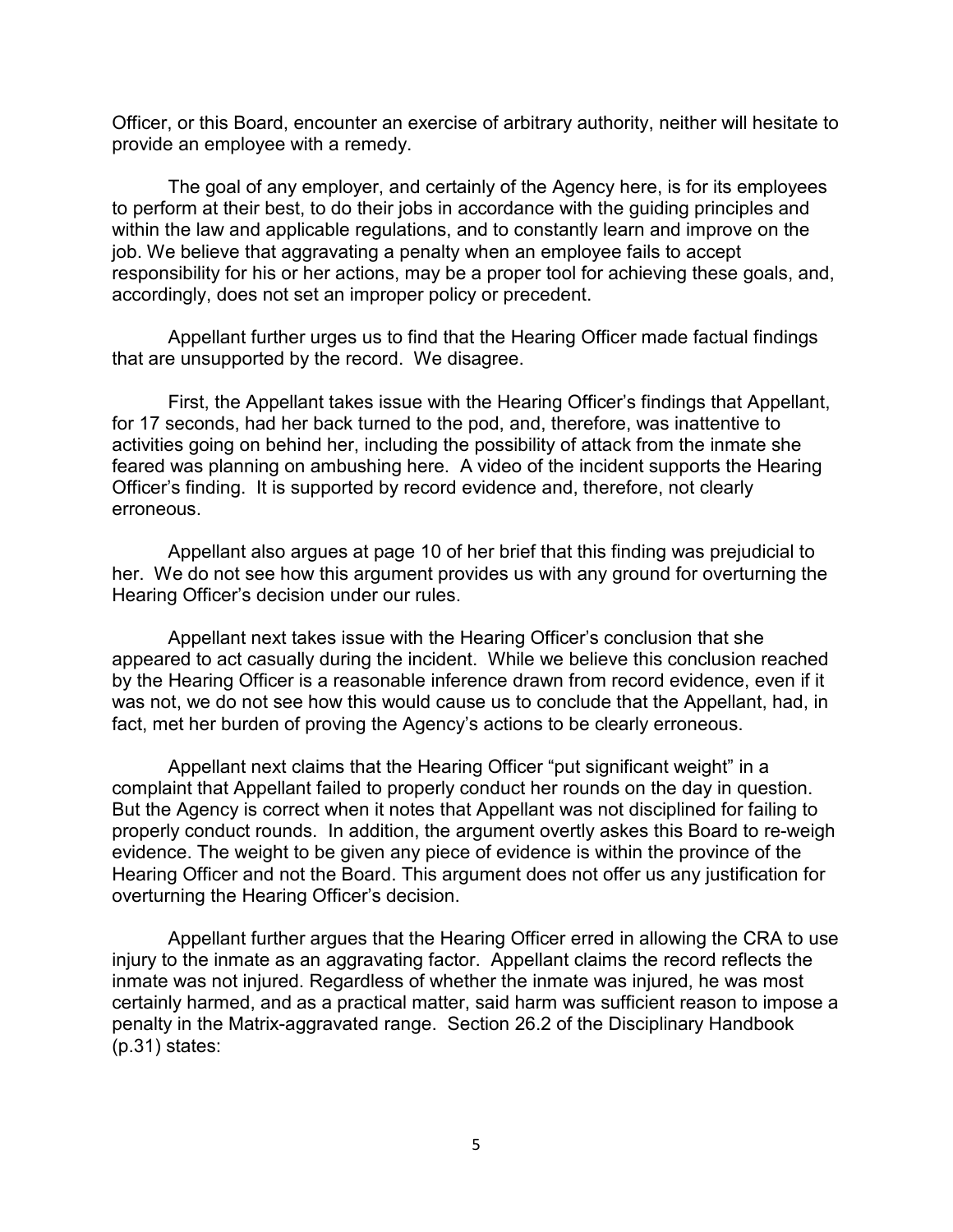When assessing the "harm" or "risk of harm" which arises from a particular violation, it should be understood that "harm" is not limited to physical injury. The term "harm" is intended to apply to any demonstrable wrong, prejudice, damage, injury or negative effect/impact which arises from the violation.

We believe the inmates hanging experience and loss of consciousness constitutes "harm" as defined by the Handbook so as to sufficiently justify a finding of aggravating circumstances sufficient to warrant the imposition of a penalty in the Matrix-aggravated range.

For all of these reasons, the Hearing Officer's decision is AFFIRMED.

SO ORDERED by the Board on November 21, 2019, and documented this 21<sup>st</sup> day of May 2020.

BY THE BOARD:

MEE PECK

Neil Peck, Co-Chair

Board Members Concurring: Karen DuWaldt, Patricia Barela Rivera, Tracy Winchester, David Hayes